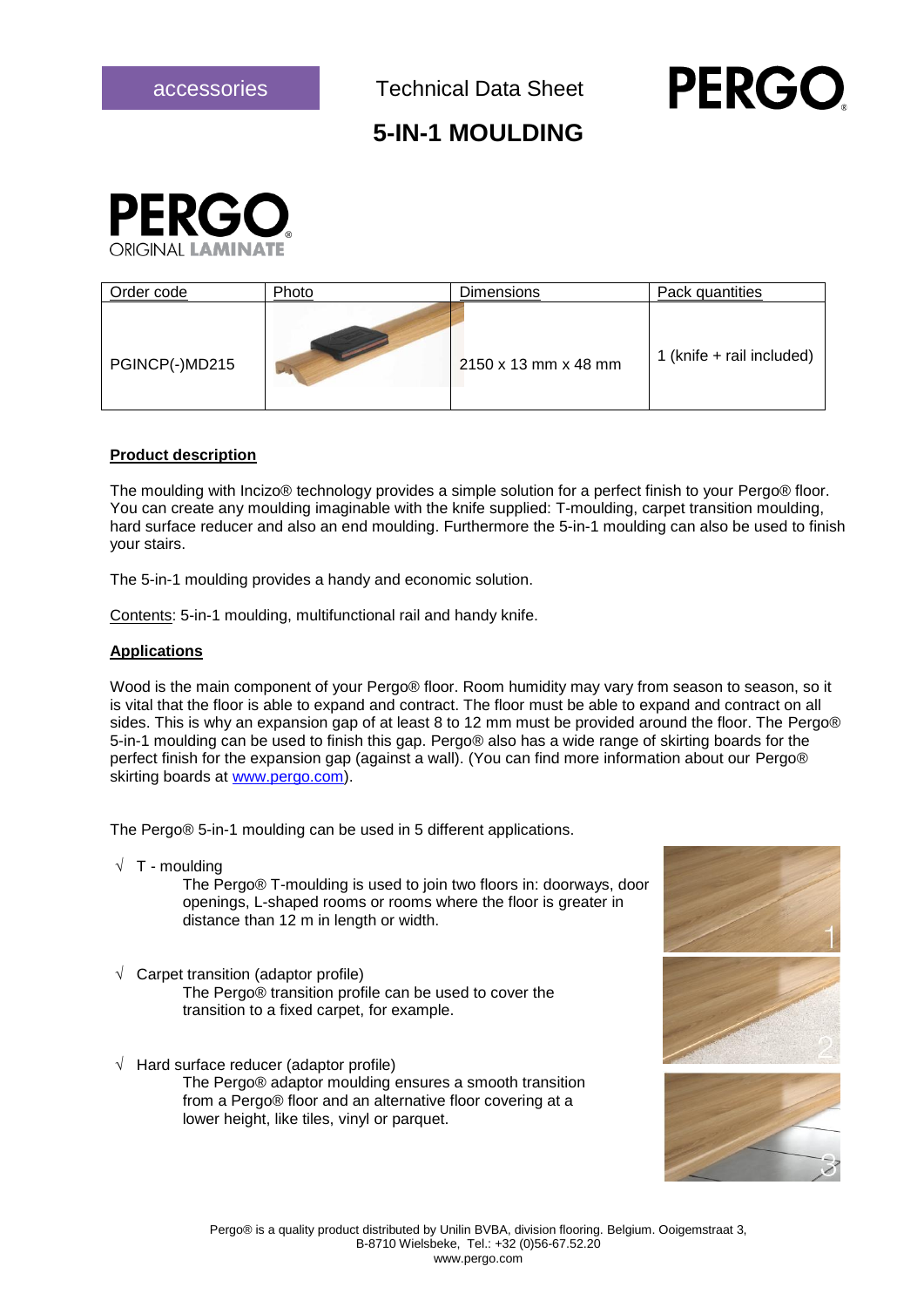## **5-IN-1 MOULDING**

# **PERGC**

#### $\sqrt{\phantom{a}}$  End moulding

The Pergo® end moulding is used to finish the edge of a floor against a vertical surface such as sliding doors, low open windows, a slightly higher doorstep or tiled floor.

To finish your stair





#### **Specifications**

- $\sqrt{ }$  Excellent wear and scratch-resistant laminate surface
	- The durable AC5 laminate makes the Pergo® 5-in1 moulding with incizo® technology resistant to scratches and wear.
- $\sqrt{ }$  No inconvenient seams compared against other multifunctional profiles
- $\sqrt{\phantom{a}}$  Watertight glued HDF base
	- The main component of the Pergo® 5-in-1 moulding is wood. The HDF base is resistant to dampness, which ensures your profile remains in perfect condition.
- $\sqrt{ }$  Multifunctional rail.

The rail supplied can also be used in installations with considerable height differences, by bending the lip.

 $\sqrt{\phantom{a}}$  Matching accessories

The Pergo® 5-in-1 moulding profile is available in a design and surface structure that matches your floor perfectly.

Warranty:

The Pergo® 5-in-1 moulding is very high quality. **The warranty on your Pergo® floor also applies for these Pergo® mouldings**.

#### $\sqrt{\phantom{a}}$  Economical

You can use the profile leftovers in other applications, so there is less waste.

 $\sqrt{}$  Easy

Another added benefit of this multifunctional profile is that you always have the right solution on hand.

 $\sqrt{\phantom{a}}$  Complete package

The rail and the knife are supplied together with the multifunctional profile.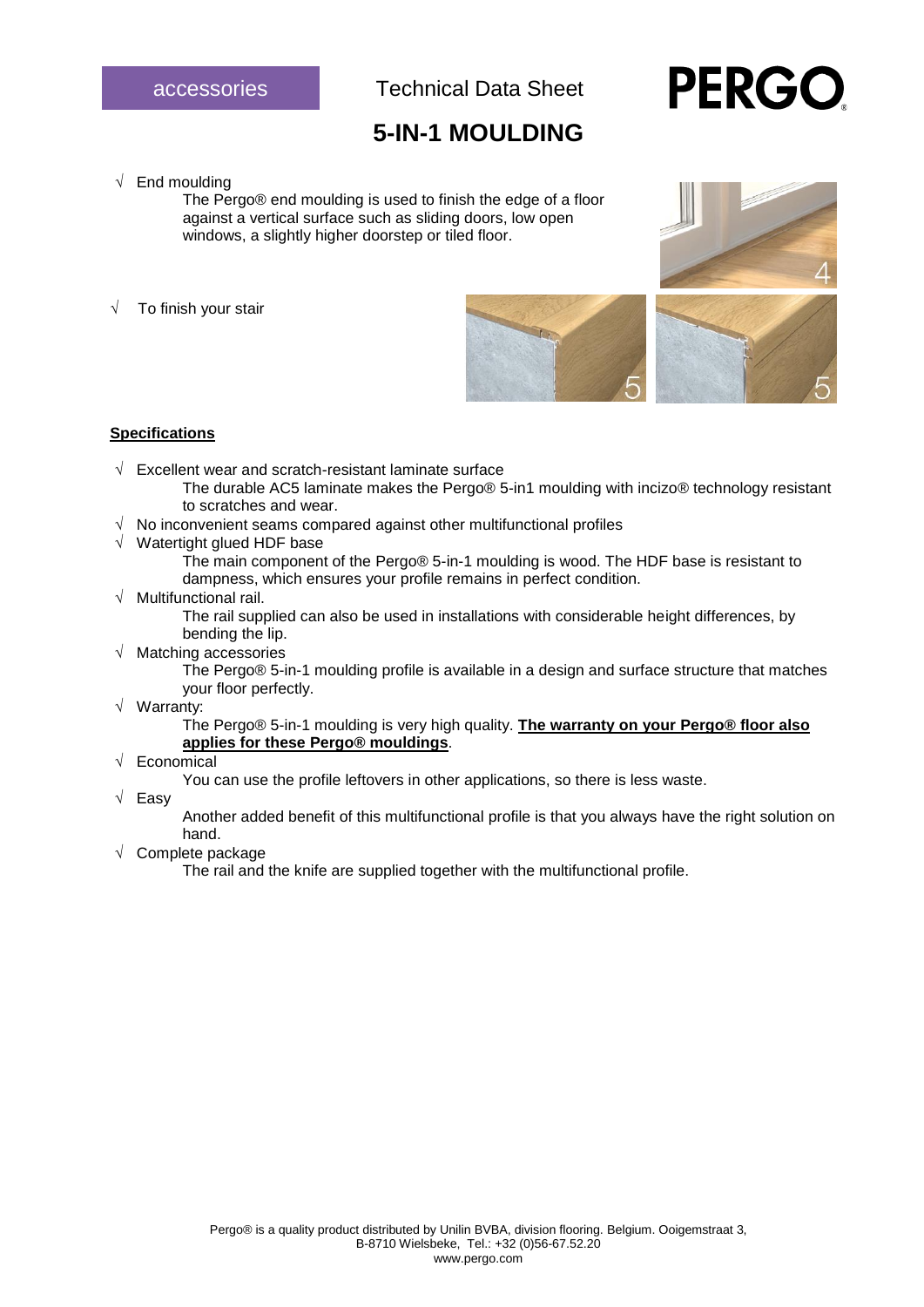

## **PERGO**

## **5-IN-1 MOULDING**

#### **Instructions for use**







 $40 \text{ mm}$  $4<sub>mm</sub>$  $15 \, \text{mm}$ 

> Saw the profile to the right length. Cut away section A and section B with the knife to make the expansion profile. Note: cut both lengths first and then remove both blocks.

Make sure you leave enough room between the two surfaces that link the profile when installing the floor. Take into account the expansion joint between the protruding legs of the rail (where the profile will go) and the floor. Saw the plastic rail to the right length and place it centrally on the base in the open space between the two floor surfaces. The rail can be attached in different ways: see further Press the profile gently from one side to the other into the rail. Press until it is against the floor;

 $\sqrt{ }$  Carpet transition / hard surface reducer



40 mm

First saw the profile to the right length. Cut section A away with the knife to make an adapter profile.

Mark on the base where you want the Pergo® floor to go. Let the base continue to just before this line: it is better to place the rail (in which the adapter profile will be clamped) on the base later. Make sure that you lay the Pergo® floor a sufficient distance away from the edge of the underlay: take into account the expansion joint between the protruding legs of the rail (where the profile will go) and the floor. Attach the plastic rail to the base, with the long lip in the direction of the floor. This can be done in various ways: see further. Press the profile gently from one side to the other in the rail. Press until it is against the floor

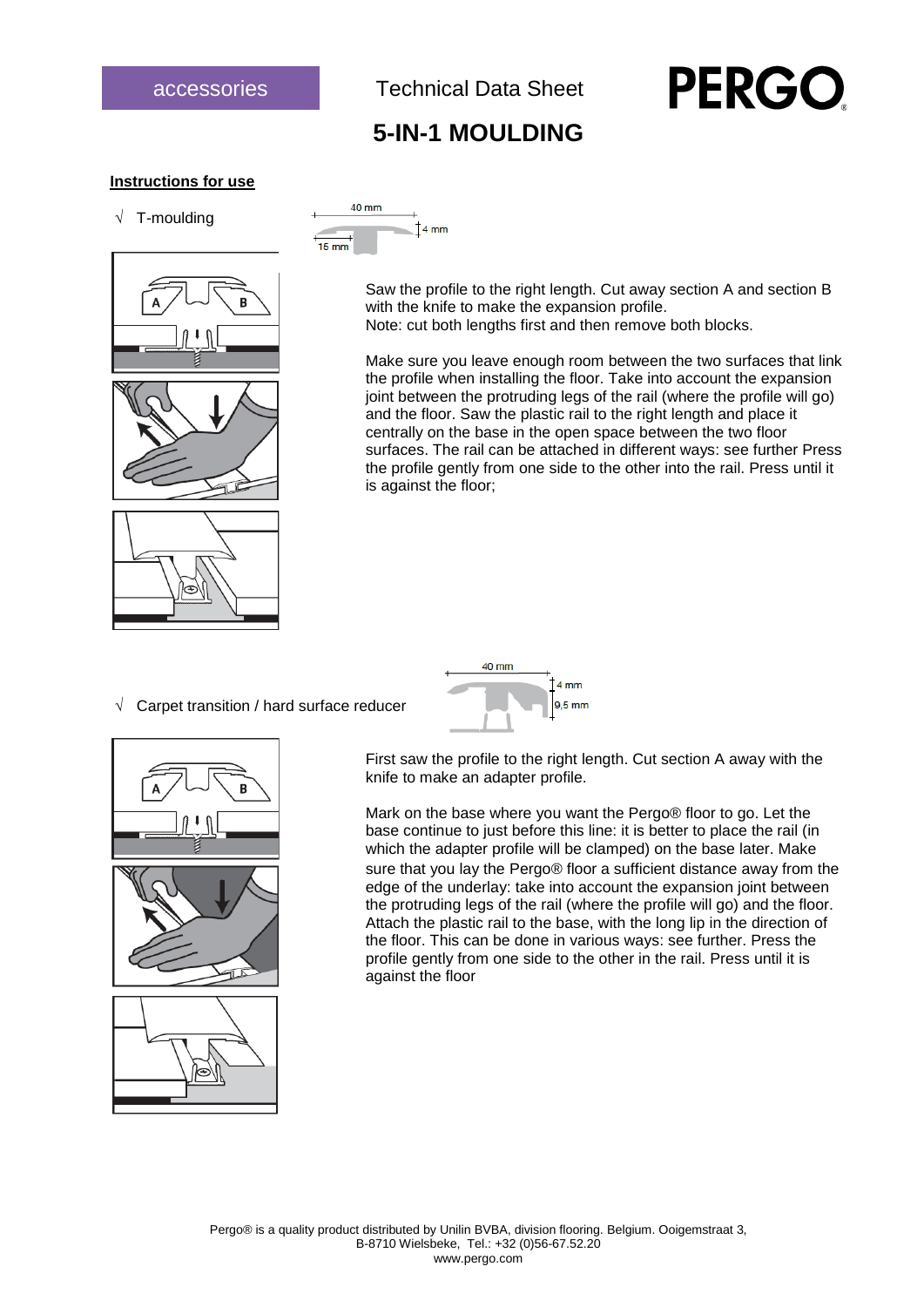# **PERGC**

## **5-IN-1 MOULDING**



 $40 \text{ mm}$ 

 $14 \text{ mm}$  $9.5 \text{ mm}$ 







First saw the profile to the right length. Cut section B away with the knife to make an edge profile.

Installing against a vertical surface:

Saw the plastic rail to the right length and place it with the lip against the vertical surface, on the base. The lip acts as a distance-holder.

Attaching the rail: see further. Make sure there is a sufficient expansion joint between the floor and the legs of the rail in which the profile will be clamped.

Press the profile gently from one side to the other in the rail. Press until it is against the floor;

Installing against a vertical surface: Identical to the installing of the adapter profile.

 $\sqrt{ }$  Installation of the multifunctional rail o Normal installation:



- o Installation with considerable height differences For installing floors thicker than 9mm, e.g. Pergo® 950 Uniclic® floors. Break off the long lip from the rail at the groove, across the whole length of the rail. Place the broken off piece under the rail to make up for the height difference with the floor. Attach both pieces firmly to the ground.
- o How to attach?
	- With screws:

The rail can be attached to the base with screws. Use the pre-drilled holes between the legs of the rail for this. Be careful of underground pipes.

■ With Pergo<sup>®</sup> Multiglue:

All rails can be attached firmly to the base with this extra-strong glue. You do not need to worry about underground pipes as you do when using screws. This glue also has a very high initial bonding strength which means the 5-in-1 moulding can easily be pressed into the rail immediately.